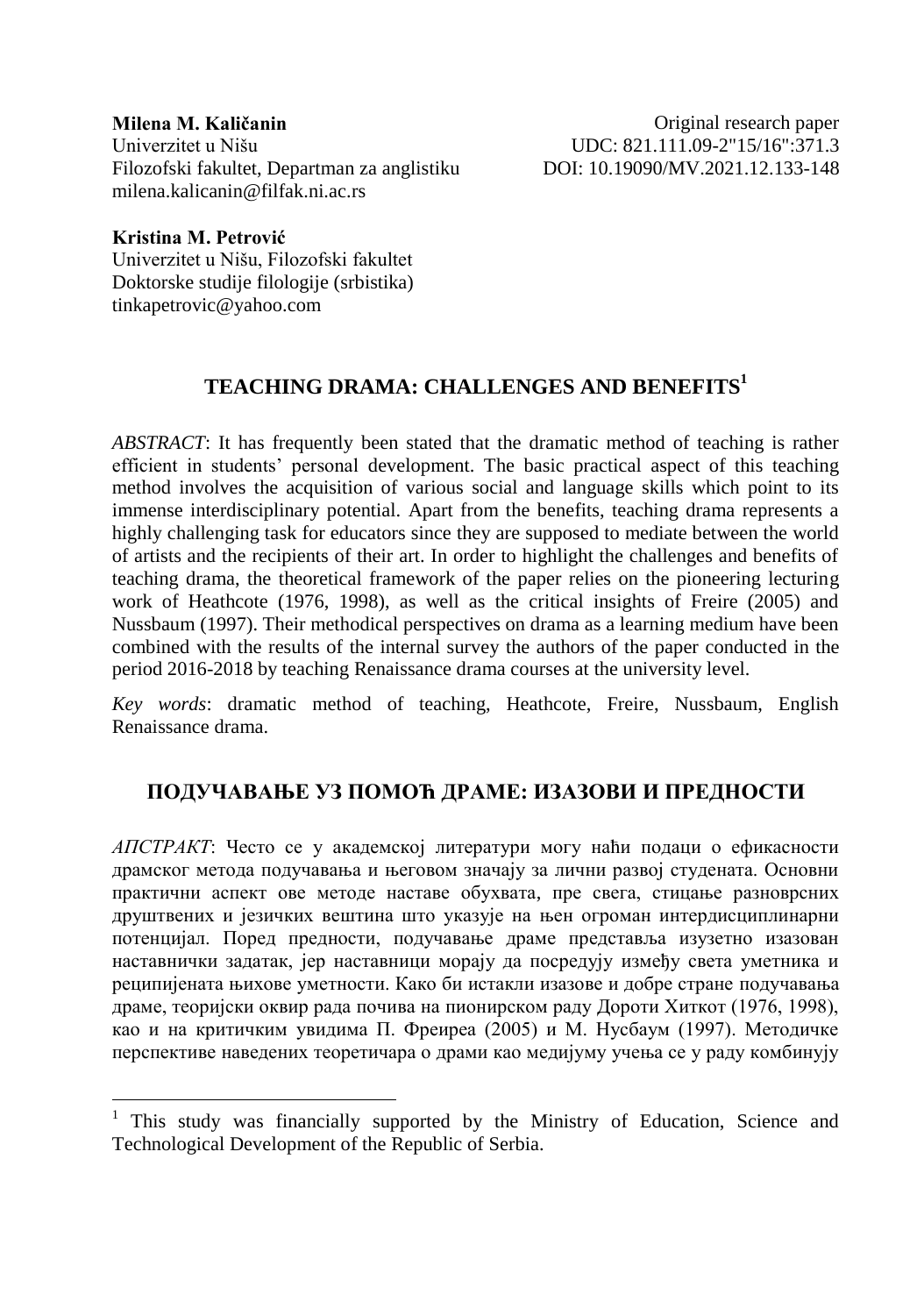са резултатима интерног истраживања спроведеног у периоду од 2016. до 2018. године на Филозофском факултету у Нишу, приликом извођења курса из Енглеске ренесансне драме.

*Кључне речи*: драмски метод подучавања, Хиткот, Фреире, Нусбаум, енглеска ренесансна драма.

#### 1. INTRODUCTION

Although teachers have generally reached a consensus on numerous beneficial aspects of teaching drama, its educational aspects have only recently become a focus of pedagogical interest in Serbia. The issue of methodology and scientific validity of the dramatic method of teaching has been rather ambivalent since the majority of Serbian pedagogues and theoreticians have expressed their concern related to the possible placement of dramatic method of teaching within certain scientific categories. Namely, this method of teaching incorporates the scientific fields of pedagogy and art, but its subject, goals and methods have still remained unspecified and undefined according to strict academia standards. Nonetheless, it has frequently (and rightly!) been stated and proven that the dramatic method of teaching is rather efficient in students' personal development by enabling them to enrich their creative potentials and imaginative faculties.

The basic practical aspect of this teaching method involves the acquisition of various social and language skills which point to its immense interdisciplinary potential. Teaching practices that best describe it involve a theoretical approach to drama and theatre, elocution, dramatization of original texts in class, role-play, theatre forums prepared and conducted by students, students' individual and group performances, applied theatre etc. It goes without saying that a great number of these teaching practices can successfully be applied in class.

Bearing this in mind, we conducted an internal survey at the Faculty of Philosophy in Niš, while teaching the Renaissance drama courses in the period 2016-2018. Our goal was to investigate whether students found the dramatic method of teaching useful, enjoyable and applicable in their future educational development. Apart from the already stated benefits of educational drama, the conducted survey initially shows that the dramatic method of teaching represents a highly challenging task for educators since they are supposed to mediate between the world of artists and the recipients of their art by focusing on (supposedly!) universal themes and sets of values. This is the reason we turned to rather influential methodical perspectives of drama as a learning medium in the pioneering lecturing work of Dorothy Heathcote (discussed in Wagner, 1976 and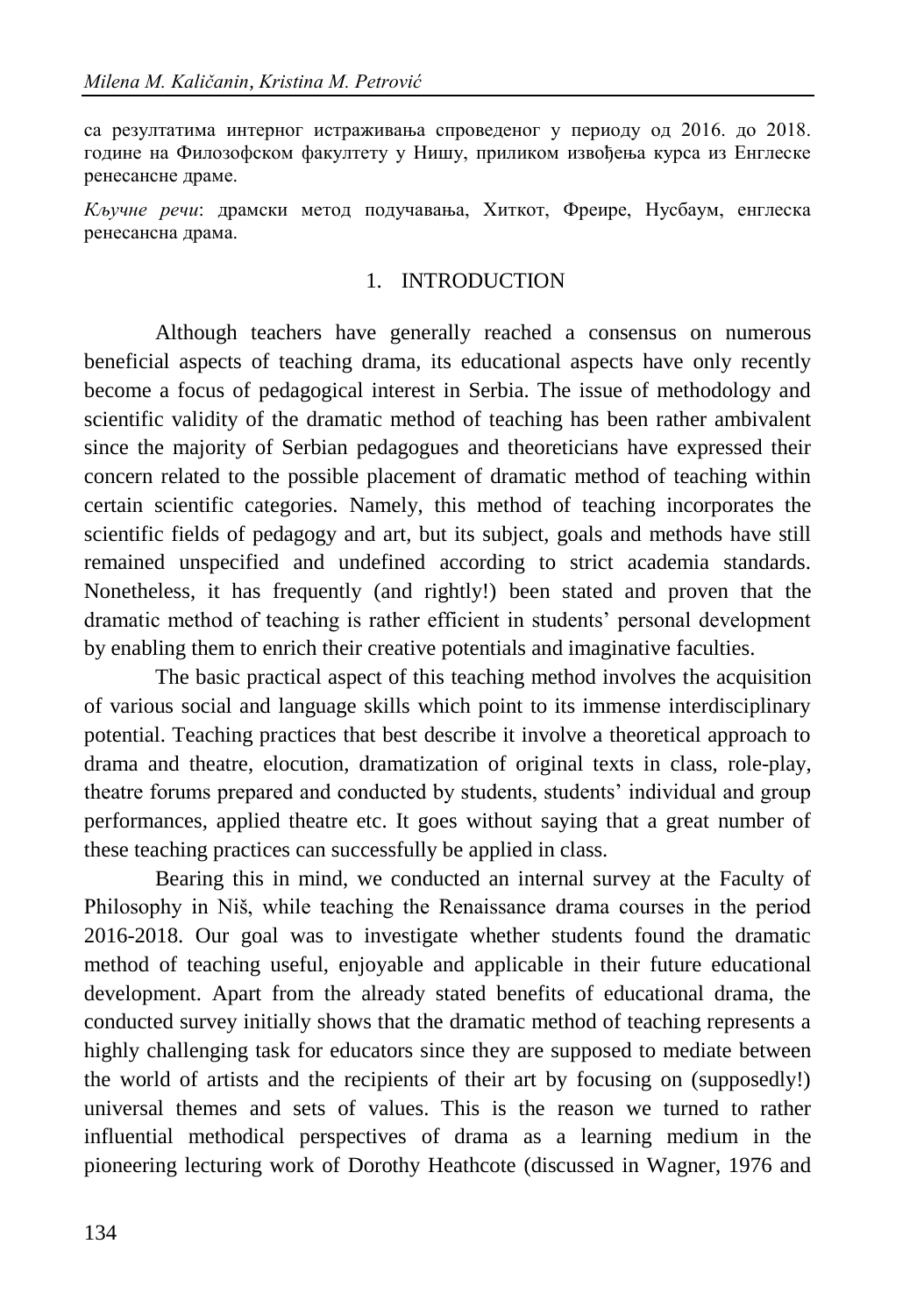Hornbrook, 1998), as well as the critical insights of Paulo Freire (*Pedagogy of the Oppressed*, 2005) and Martha Nussbaum (*Cultivating Humanity*, 1997). Their critical and practical insights enabled us to modernize the prevalent, mostly conservative, teaching methods and, accordingly, innovate and diversify dramatic texts taught in the university curricula.<sup>2</sup>

#### 2. DRAMATIC METHOD OF TEACHING: EXAMPLES

## *2.1. Dorothy Heathcote*

The greatest revolution in dramatic pedagogy was performed by Dorothy Heathcote (1926-2011), whose lectures were rather inspiring for a vast number of educators that incorporated her methodical principles not only in the domain of teaching drama, but also in teaching literature, history and philosophy in general. Though without formal teaching education, Heathcote was working as a lecturer first at the Durham Institute, and later at the University of Newcastle, which gave her freedom to conduct dramatic workshops in which her students frequently enacted carefully chosen daily life situations. In cooperation with Gavin Bolton, an innovative teaching method was created that marked the English pedagogy of the 1960s and 1970s.

When analyzing their dramatic method of teaching, Hornbrook (1998) describes Heathcote as  $\alpha$  midwife of creative knowledge" and Bolton as  $\alpha$  cold evaluator" (Hornbrook 1998: 18). While the conventional approaches to teaching drama were primarily based on ex cathedra lectures, this dramatic method involves the "stand up and show" principle. Imaginative assignments in various social and ethical situations, changes of perspective were mostly included in Heathcote's class that she conducted with students of different age – from the level of primary school to the university level. The main difference from the already existing dramatic workshops in England was Heathcote's idea about the need to improvise. Her students were asked to choose and dramatize a daily life situation that was not a part of any play and, as such, was not already prepared and written for them. The main idea behind this method was for the students to willingly place themselves in certain situations that would potentially be resolved and interpreted based on their

 $\overline{a}$  $2$  The mere fact that the University in Novi Sad recognized the significance of dramatic pedagogy as a separate scientific discipline by establishing a special master program dealing predominantly with educational drama and applied theatre (in 2016) testifies to its slow but certain pace of recognition in Serbia.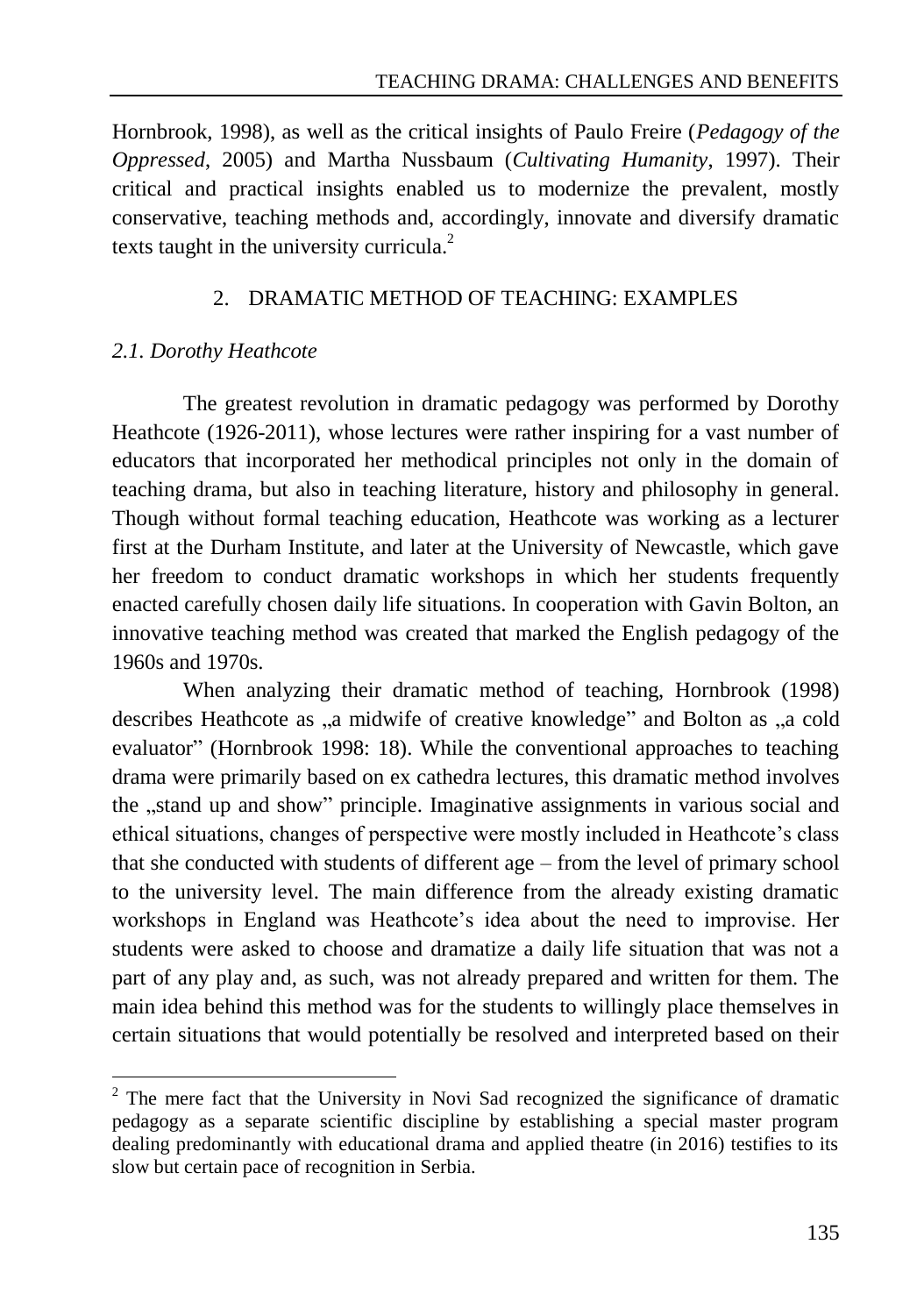personal experience. Viewed from this perspective, it becomes quite clear that Heathcote based her model of teaching on (artistic) improvization, students' empathy and acquiring knowledge by merging personal with other people's experience.

One of the benefits of this method of teaching definitely represents the fact that the dramatic dialogue is created during students' performance, which basically means that every student's performance is unique. Hence, these students are able to perceive a clear distinction between the concepts of play and drama: by acting in the play, there is no possibility to personalize the circumstances that are performed; also, being limited by the dramatic text, they are not supposed to express their own reactions to the given situations. On the other hand, drama is based on unpredictable denouements since dramatic conflict is not prepared in advance and is literally based on the opponent's reaction. This is why every performance represents a new challenge for students, because every time they have the possibility to offer different resolutions to a given situation.

This method of teaching is focused on the development of students' intellectual and imaginative capacities and its main goal is to overcome the problem of students' passivity and disinterest in the process of the interpretation of a dramatic text in class. Thus, conflicts during the performance are quite welcome, whereby the emphasis is on the motives, causes and reasons for certain students' choices and not on the actual accomplishment of action.

After the performance, a new drama is created post festum. By using the methods of dialogue and discussion, every new performance brings a possible change in the attitude that inevitably causes different replicas in the same situation enacted. New layers of action, as well as new emotions and viewpoints of actors are unavoidable. Thus, by teaching drama, students are prepared for future personal development not by merely acquiring knowledge but by expanding the boundaries of private experience and perception. This is why Wagner claims that Heathcote's method of teaching mostly and solely revolves around the issues of humanity (1976: 181). Another benefit of this method of teaching that Wagner emphasizes is the fact that dramatic texts are viewed not as fixed and unchangeable categories, but are, quite the opposite, represented in their fluidity  $-$  as subjects to constant alterations that enable students to personalize certain unfamiliar dramatic situations (1976: 182).

In *Contexts for Active Learning: Four Models to Forge Links Between Schooling and Society* (2002), Heathcote explains the main postulates and methods of her dramatic method of teaching. Her teaching practice basically boils down to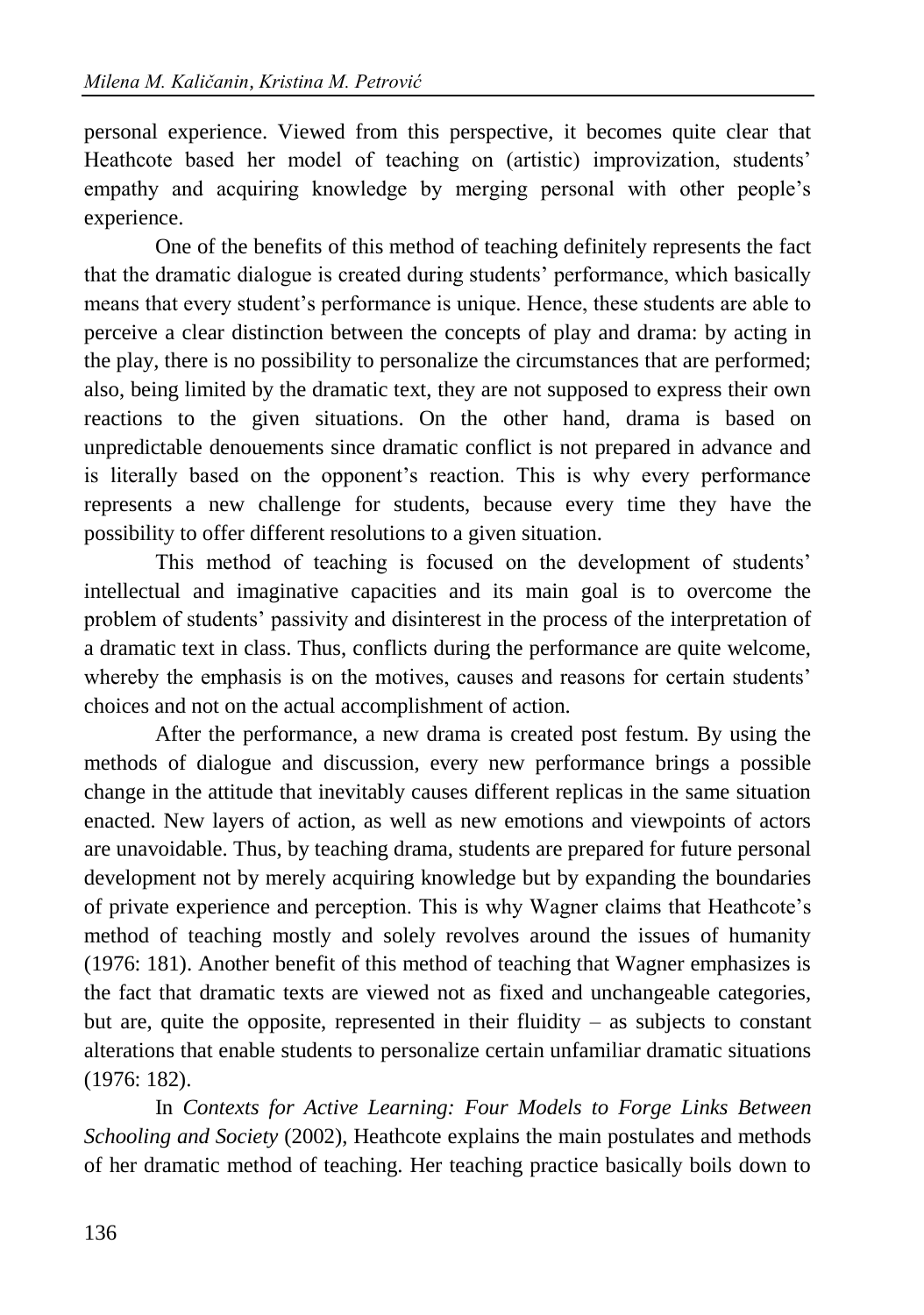four models: 1. drama used to explore people, 2. mantle of an expert, 3. rolling role, and 4. commission model.

The first model of exploring people is practically based on social collaboration and investigation of the dramatic aspect of the moment students are engaged in. One of three levels of social politics is usually explored: personal psychology, social politics or the question of power. A certain modification of behaviour is needed to make sure that fiction is not intertwined with students' habitual reactions. Invented events are supposed to have a clear focus and productive tension around which drama revolves (usually created by the teacher).

Our practical example of Heathcote's first model of dramatic method of teaching concerned not the actual text of Shakespeare's play *Richard III*, but the conspicuous structural ambivalence of this English Renaissance's anti-hero. A rather controversial question of Richard III being a hero or a villain was posed to the class, bearing in mind this character's charismatic, almost seductive powers used for making the audience a sort of a willing accomplice in his villainous deeds, but at the same time a long list of the victims that he cruelly executed in order to obtain the English crown was presented. In this way, by expressing disgust or sympathy for Richard, the students were involved in the contemplation of existential questions of a binary opposition of good/evil. All the participants stated their views on this obvious ambivalence and in their performance after a brief discussion in class the roles in Shakespeare's play were slightly modified, whereby the students enacted their own version of the play. They introduced a psychoanalytical approach to Richard's villainy, contemplated the possible causes and symptoms of his villainous behaviour, reconstructed his childhood image, etc. A dominant idea shared by students at the end of this practical task concerned the human capacity for inborn evil. In other words, they posed a question whether Richard was born or made evil. The students' answer to this rather philosophical issue was that he was obviously a victim of social and historical circumstances so that Shakespeare put our whole Western civilization on trial by creating a villain as a perfect mirror image of his society.

Heathcote's second model, the mantle of an expert, is a representation of a social situation in which the teacher has the role of a leader, participant, opponent, organizer and creator of conflict and tension. The teacher's comments and questions enable students to actively engage themselves in a given dramatic situation and take certain roles in the performance on their own. Heathcote recommends the social situations that enable students to be responsible, make their own decisions and accept their consequences.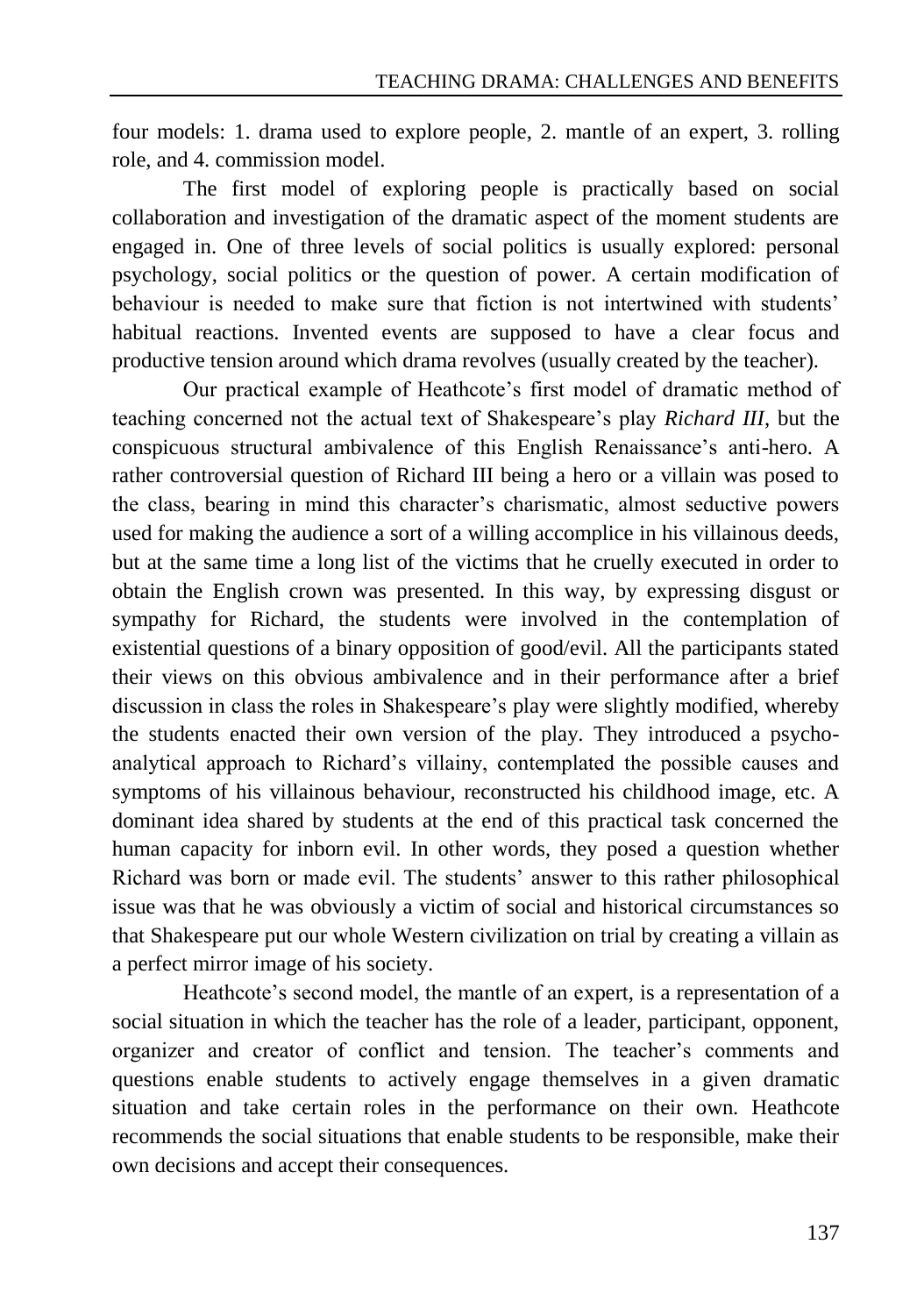Our practical example of Heathcote's second model concerned different aspects of revenge and was based on Shakespeare's play *Hamlet*. The question was whether the act of revenge could possibly be morally justified. As teachers, we served as the mediators in the creative process, probing the students with the issues of morality, justice, legality, but not offering solutions, which was their way of coping up with the problem as significant members of the society. The general conclusion was that revenge did not represent a socially acceptable mode of behaviour, not only because certain state laws would be broken by harming an individual, but also because one would betray the basic principles of humanity thus reflecting Hamlet's famous moral dilemma: to be or not to be? The students reinforced the idea that if Hamlet actually avenged the death of his father, i.e. murdered the new king then he would have embraced the methods of the society that he rebelled against and ultimately become both its unwilling servant and victim.

Heathcote's rolling role consists of interdisciplinary activities that are incorporated in the dramatic performance. The teacher is supposed to create new projects and give assignments that will enrich the play with new elements. This method represents one of the main components of integrative teaching whose aim is to establish as many interdisciplinary links as possible.

Our practical example in class was based on a totally new project of connecting the chronicles of English historical rulers and Shakespeare's versions of their rule. The students were rather successful in finding similarities and differences between the actual historical and imaginary dramatic characters. For instance, it was rather surprising for the students to discover that historical Richard III was not a detestable figure, that is, not a hunchback with a withered arm as Shakespeare portrayed him. This historical fact made way for further research on this topic, as well as for the reasons Shakespeare created his famous villain as an invalid, with the conspicuous physical deformity. A variety of students' interpretations of this issue just testifies to an important aspect of teaching drama: development of students' critical thinking. According to the students, Shakespeare purposefully created Richard III as a physically deformed creature to reinforce the idea that his physical deformity actually represented a vivid emanation of the deformity of his mind.

Heathcote's commission model implies that the whole project is commissioned by an external investor (imaginary or real) that establishes the deadlines and gives additional motivation to students. Thus it could be a good opportunity to enable students to express their talents – creative writing, singing,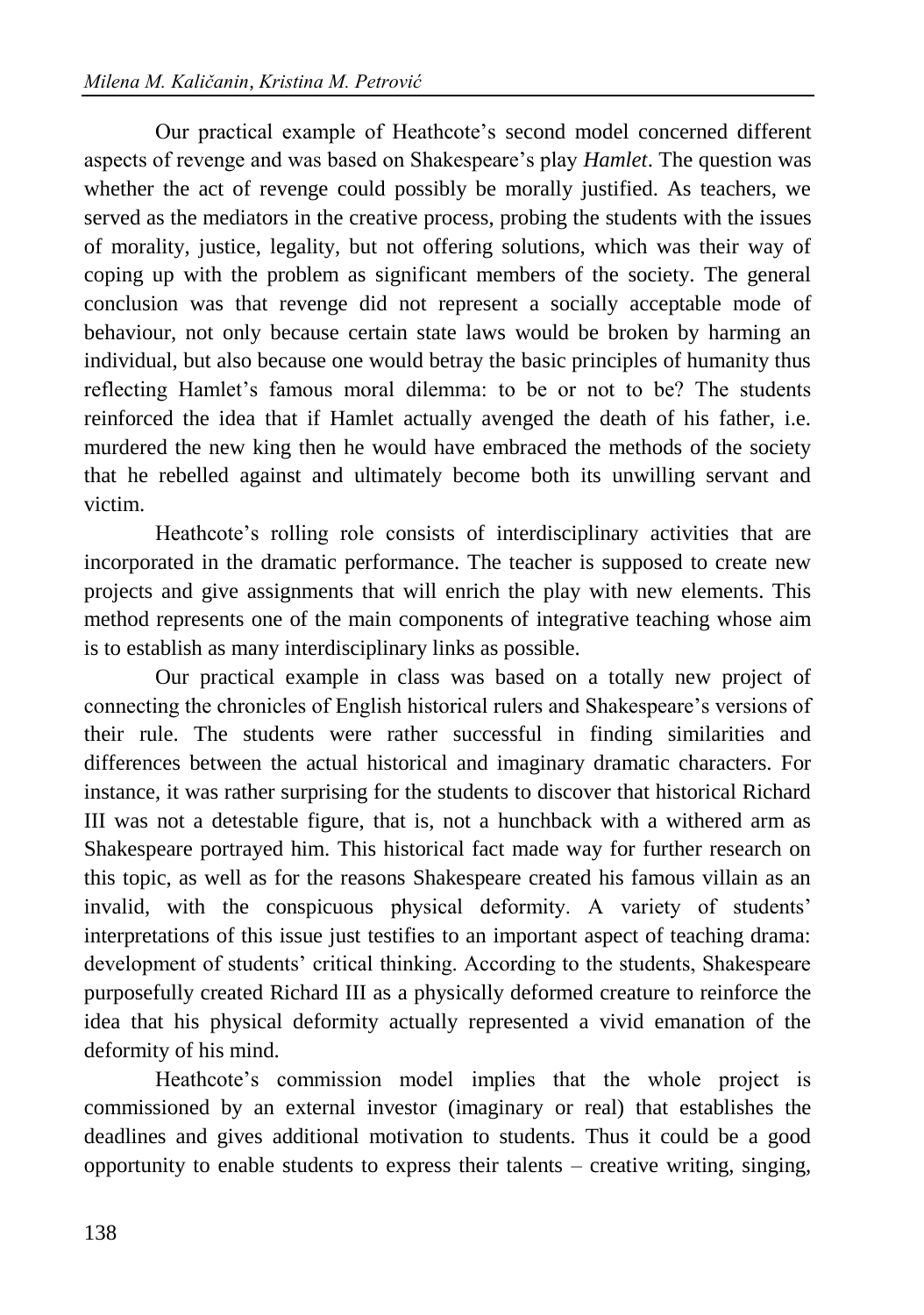dancing, acting, that is, developing their creative potentials and imaginative facilities.

These methods are also rather convenient for introducing students to literary works – by enacting a dramatic situation in which students take the roles of protagonists and antagonists, not being informed about the fact that the same topic would be the subject of the literary work they are supposed to read for the class. In this way, their personal attitudes towards certain characters and their problems are created without any external suggestion. Later, this practice enables a debate related to circumstances that cause the unexpected resolution of a given situation – social framework, cultural identity, moral customs, etc. By identifying themselves with antagonists and social outcasts, students are taught to develop their critical thinking capacities and simultaneously enhance their imaginative faculties. It goes without saying that they also expand their knowledge about the dominant culture and the possibility to probe into the (im)morality of certain social principles and attitudes usually taken for granted.

## *2.2. Paulo Freire*

Apart from Dorothy Heathcote's innovative dramatic method of teaching, the second half of the  $20<sup>th</sup>$  century is surely marked with a new vision of the educational system whose proponents have created an alternative to classic pedagogy most frequently represented in schools. One of the founders of a new school of teaching was Paulo Freire who basically thought that classic pedagogy was rather conservative and discriminatory; a more potent social dimension was introduced in his way of teaching, i.e. it was predominantly based on social criticism. In a way, this method of teaching represented a continuation of what Heathcote and Bolted had already created in England.

His conception of education also implies a new method in drama teaching, since its starting point represents the development of students' critical thinking. Having been himself a teacher in Brazil and simultaneously a witness of repressive state politics, Freire thought that one of the main pillars of the dominant (repressive) system was the system of education that basically ensured that the oppressed should not change their social position unless crucial internal (educational) changes were made. This is the reason his theory was perceived as rather dangerous and subversive by the Brazilian Government in the second half of the  $20<sup>th</sup>$  century. Freire himself was arrested, his theory got banned in 1964, but the insights of his pedagogy of the oppressed (or critical pedagogy) are very much important for the present moment.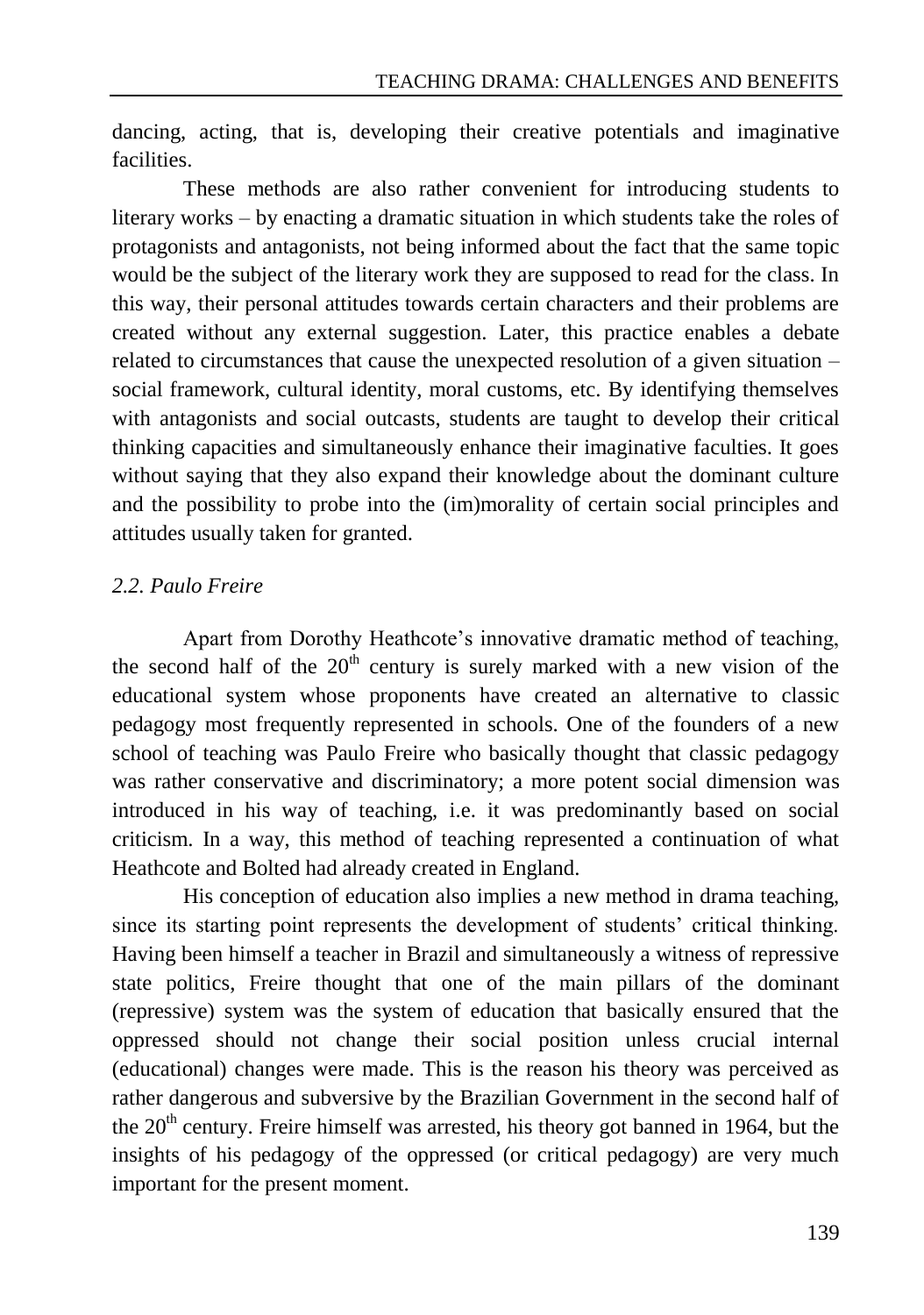These are the most dominant characteristics of the "banking" system of education, according to Freire: a) the teacher teaches, students are taught; b) the teacher knows everything, students are ignorant; c) the teacher speaks, students obediently listen to the lecture; d) the teacher is in charge of discipline, students are disciplined; e) the teacher imposes his choices, students unquestionably accept them; f) the teacher acts, students have the illusion of acting through the teacher's work; g) the teacher chooses the contents of the subject, students willingly accept them without being consulted; h) the teacher's authority is more important than the knowledge he conveys which is in direct collision with students' freedom; i) the teacher is the subject of teaching whereas students represents its object (2005: 22).

This system of education mirrors the social system in which certain social groups are marginalized and adjusted to dubious social values. Hence, Freire believes that this kind of educational system represents the crux of oppressive behavior – the more students store the taught knowledge in a passive fashion, the less is their critical thinking applied in practice, which ultimately results in the passive outlook towards the society and the eventual change they could envision (2005: 22).

The method he suggests to be applied in the educational system is the socalled problem-posing education based on dialogue and communication between teachers and students that insists on constant questioning of both teachers' and students' views, which enables both parties to simultaneously teach and learn. In this relationship, no one is an authority, because the authority is on the side of truth, that is, universal ideas, so the eventual arguments based on the authority of participants in the dialogue are no longer valid. This process, claims Freire, is not "cognitive" from one point of view and "narrative" from the other – it is cognitive. in both ways, since its participants are equal (2005: 26).

In this method of teaching, students are constantly urged to answer various challenges, solve problems and influence the attitudes of others while changing their own views. This makes them less isolated and alienated in the teaching process and, at the same time, they are engaged in all the changes that take place – their commitment and trust to take part in the teaching process represent a good preparation for their future social endeavors.

"Education as an expression of freedom – contrasted to education as an expression of dominance – denies the view that man is abstract, isolated, disconnected from and independent of the world; also, it denies the fact that the world exists as a reality distanced from people". (Freire 2005: 27)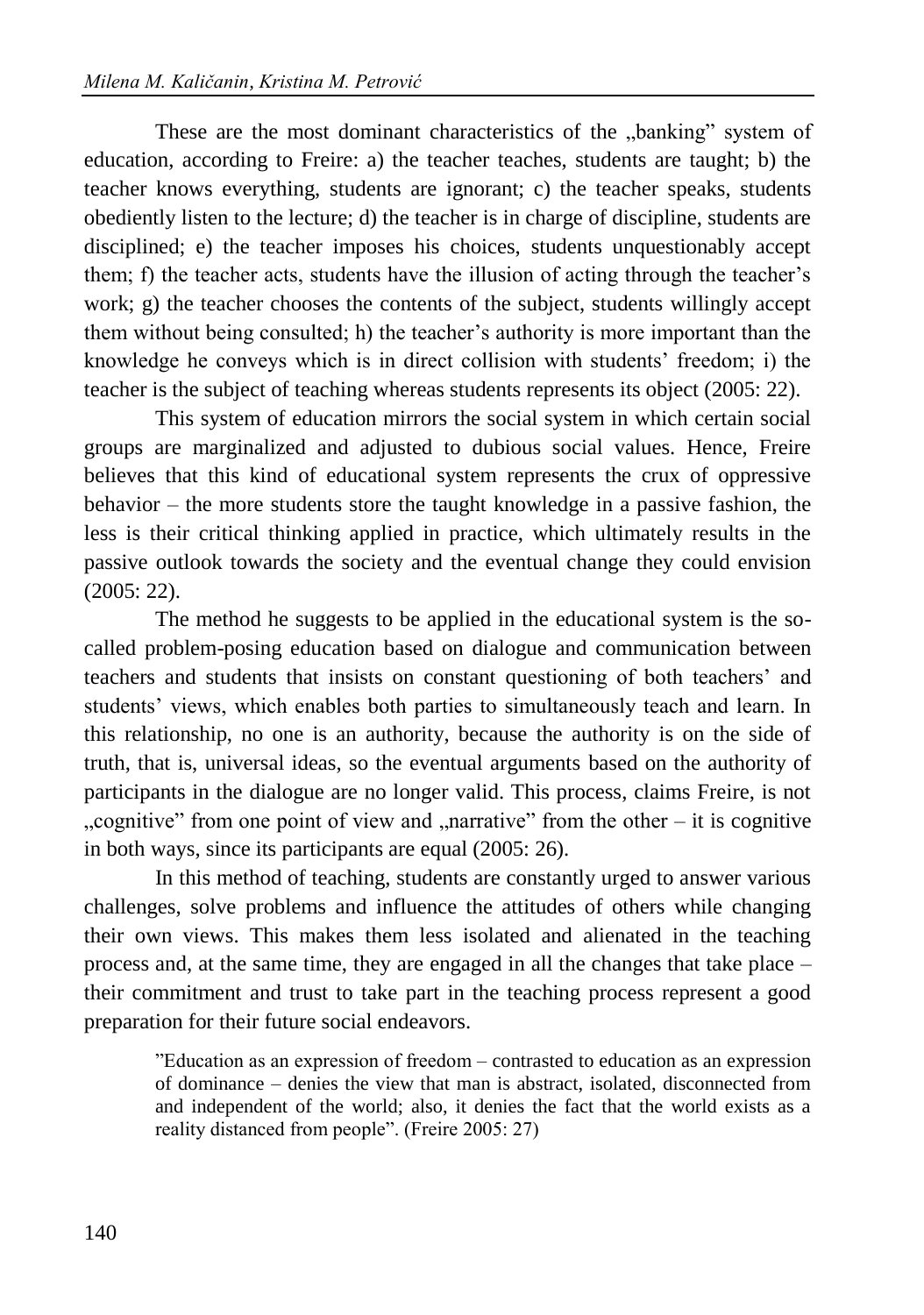Whereas the banking system of education is based on the process of ascribing mythological features to the society as a distanced, inconceivable phenomenon, problem-posing education demythologizes the society and thus critically and creatively transforms it. Finally, Freire's pedagogy is ultimately humanistic since all individuals, notwithstanding their sex, race, education and gender, are given equal possibilities to think and judge critically, to be aware of incompleteness of their views and work on their future development. This can all be achieved through a constructive dialogue, based on mutual respect of individuals involved in it. The educational system should strive towards this practice, so that a similar practice could be used in daily life situations and future social and political conflicts.

Inspired by Freire's pedagogy, Augusto Boal wrote a book *Theatre of the Oppressed* (2008) in which he describes the teaching methods that are supposed to be practically applied in class. His  $n$ , theatre forum" (2008: 36) gives the spectator a possibility to become a part of the dramatic performance, change its ending, try diverse scenarios and later discuss them. It goes without saying that this dramatic method of teaching contributes to the development of students' critical thinking and avoidance of simplified resolutions to problems presented in the play. The greatest challenges for drama teachers thus represent the ability to make their students question and judge certain widespread views and thus nurture their capacities for critical thinking by demystifying and problematizing frequent contradictions in social relations.

The practical task we performed with the students in class concerned Shakespeare's play *The Merchant of Venice*. Our goal in choosing this play for arranging the theatre forum in class was for our students to expose, discuss and criticize the stereotype of the Jew in the Western civilization. What they perceived as the main problem in Shakespeare's play was a great dose of cruelty in treating a human being (though a Jew) by the Venetian Christians in the Renaissance period. Crucial Christian values, mercy, love and forgiveness, were not presented on the part of the Venetian Christians in the play; furthermore, their treatment of Shylock showed that they were rather declarative about these values, whereas in practice they did not express them. So, although Shakespeare's play was perceived as anti-Semitic at the beginning of our discussion in class, the students' final conclusion was totally contrasted to their initial expectations. This conclusion made the students investigate the position of the Jews from the Renaissance period as the beginning of modernity to the present moment. A very fruitful discussion concerning the atrocities the Jews were exposed to particularly during the Second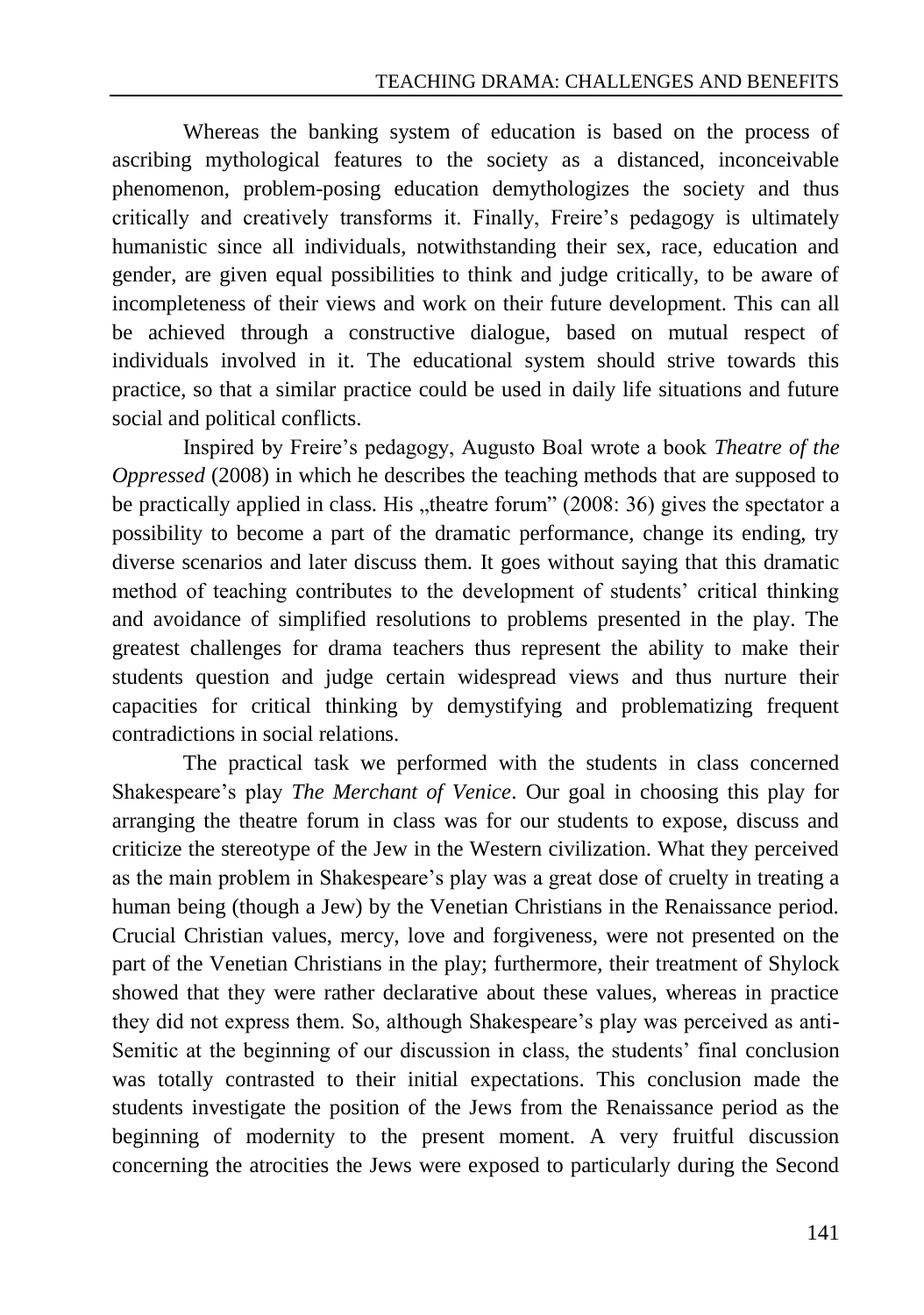World War, the relevance of the Holocaust for the present moment, the issue of freedom to express diverse religious views in the modern society were only some of the topics raised after reading Shakespeare's play.

## *2.3. Martha Nussbaum*

Following in the footsteps of Freire, Martha Nussbaum speaks about socially and politically engaged dramatic method of teaching. In *Cultivating Humanity* (1997), she insists on the idea that telling stories and the mere act of reading represent crucial activities for creating one's integrity. By referring to Aristotle who claimed that the main task of the poet was to portray not what actually happened but what might have happened, Nussbaum states that the mere awareness of diversity is a rather valuable means in the world of politics (1997: 248).

"The citizen of the world" (1997: 248) phrase is quite frequently used by Nussbaum. One can become a citizen of the world solely by passing through a humanist model of education – a kind of education whose main goal is to develop empathy. In spite of conspicuous trends in contemporary education in which humanist subjects are rather marginalized, even perceived as redundant since they are not focused on making profit, a great number of intellectuals tried to defend humanist disciplines. In *The Death of Universities* (2010), Terry Eagleton claims that proper education has to incorporate humanist subjects. If history, philosophy and other similar sciences disappear from the world of academia, the objects for technical training or corporate research institutes would remain. But it is also important to notice that these would not be proper universities and that it would be a misconception to ascribe them to academia. Tony Kushner in his article *A Modest Proposal* (1998) agrees with Eagleton and claims that the mere concept of education is contrasted to the act of training. Education as a concept in itself entails the capacities for the future creative and critical development of an individual. In the same vein, William Golding in his essay *On the Crest of the Wave* (1974) states that education today refers to the training of future technicians, soldiers and physical workers, and should not bear this dignified name anymore. It should be referred to as training, similar to the one conducted with dogs.

In *Cultivating Humanity* (1997), Nussbaum claims that it would be devastating if we became a nation of technically competent people who lost the ability to think critically, question themselves and respect social diversity (1997: 274). One of the aims of this essay represents the idea that by teaching literature (drama in particular) students can obtain proper humanistic education that would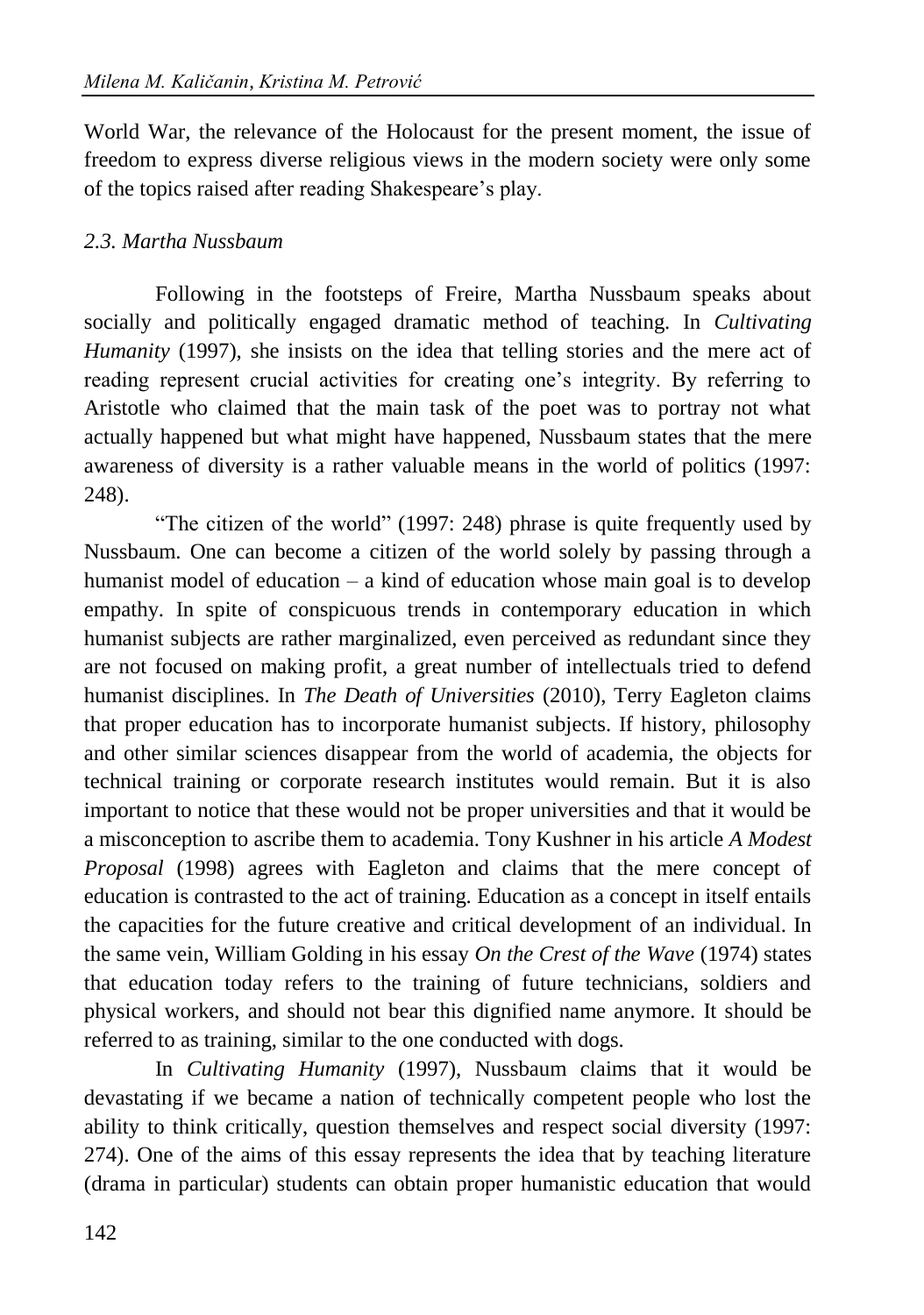expose them to different cultures, customs, religions, nations and apart from the literary aspect, it could also provide them with insights into historical, philosophical and artistic movements and epochs. In other words, proper knowledge is not gained by the accumulation of scientific details, but by developing "sympathetic imagination" (Nussbaum 1997: 247).

This kind of empathy for members of different cultures enables us to experience them , not as dangerous aliens, but as people whose problems and abilities are pretty similar to ours" (Nussbaum 1997: 247). Since these peoples mostly possess different worldviews, it is sometimes rather difficult to identify or sympathize with them while reading a literary work, claims Susanne Keen (2006: 209). Nussbaum thus insists on the idea of including literary works that do not originate in the Western culture into teaching curricula since they could represent a challenge for students. Viewed from this perspective, literature is socially and even politically relevant. Controversial social issues are mostly present in the domain of drama. By posing a problem and leaving it to be resolved by students, teachers, audience, drama does not only satisfy our esthetic sense but also creates active social members. In that sense, teachers who open diverse discussion topics, demystify moral messages and encourage critical thinking have a great social responsibility.

A good example of what Nussbaum had on her mind when emphasizing the significance of multiculturalism was practically presented to the students through a discussion about Shakespeare's *Othello*, through a play that originated in Western culture. The issue of race that Shakespeare posed was again used in class to reveal the hypocrisy of the "white" Venetians (just like in *The Merchant of Venice*). In other words, while warring and fighting on the side of the Venetians, Othello, the Moor was a good subject of the state, whereas the problem arises when the coloured warrior is to get married to the "white" daughter of the Venetian senator. His services after the marriage ceremony were no longer needed in Venice and as a castaway from the Christian state he was supposed to create a new identity as a lover and not a warrior anymore – a process that quite expectedly ended as a tragedy. Apart from the disrespect for the Other (nations), the students also judged a society which was merely based on material gain whereas genuine affection was not even considered as a possible option.

Literature is quite convenient for creating an interest in diverse characters because in real life we usually do not have insights into what people feel or think. In a literary work, characters' thoughts, feelings, dreams, experience is presented and internal private worlds are exposed. By the act of reading, we can develop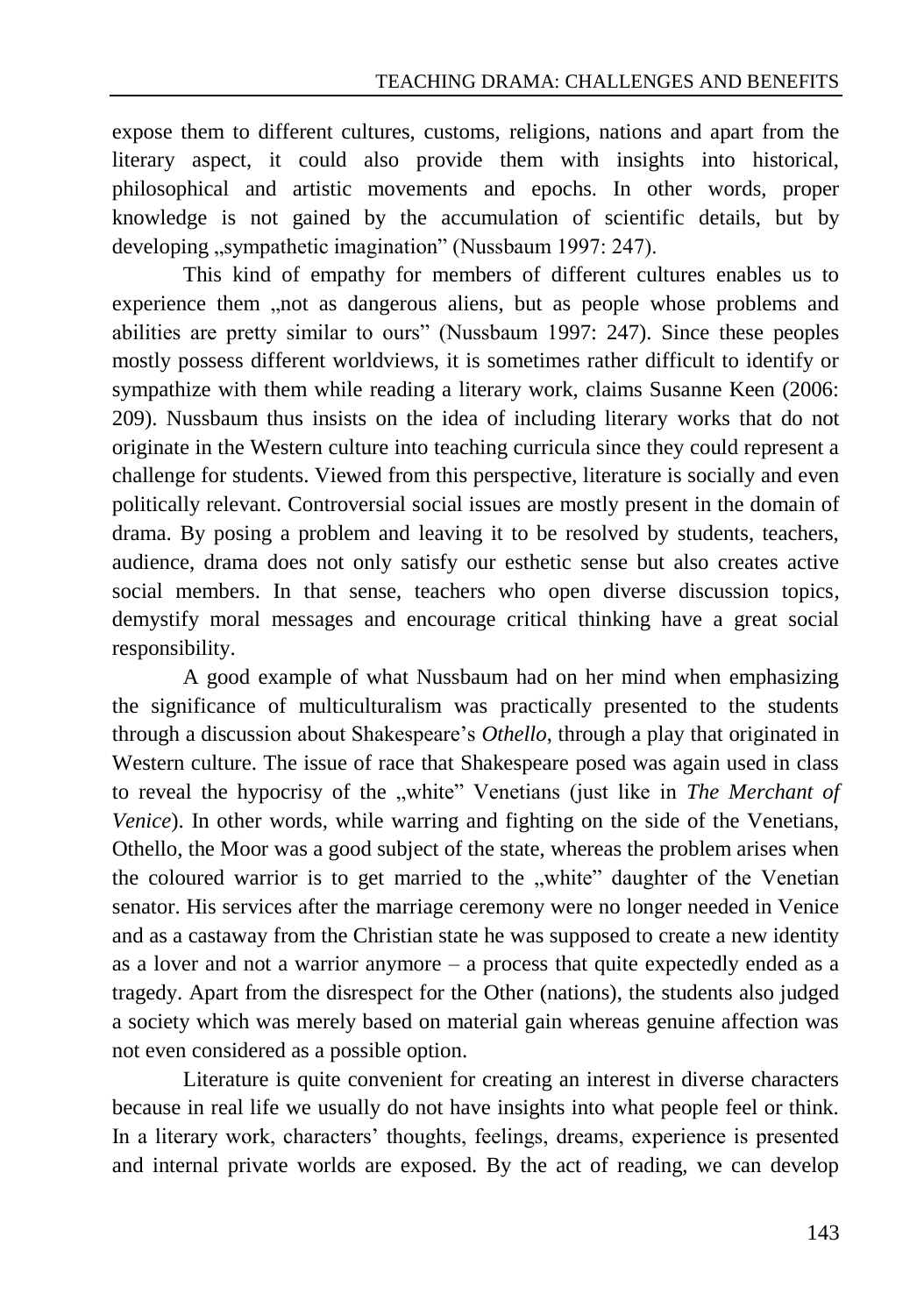techniques to glimpse into the internal sphere of the people around us and by cherishing sympathy, empathy and understanding, modern society can definitely be altered, claims Nussbaum:

"Narrative imagination is in different ways an important basis of moral interaction…that ultimately leads to respect for a private sphere no matter how different it was from a dominant social norm." (1997: 251)

The school curricula have to be based on the principle of multiculturalism, which is a basic principle of literature. Only in this way would literature be regarded as a social and not as an esthetic activity. Thus, every act of reading should include a social, humanist and even political context, because resisting this way of reading or ignoring the fact that it represents a social practice of a particular social group does again represent a political reading (Nussbaum 1997: 265). By asking questions, even the ones that seem to be controversial or hardly understandable to students, certain intriguing issues are introduced that can lead to the process of overcoming a stereotypical way of thinking and discovering new social and political views and outlooks. On the other hand, it is very important not to insert one's own views into literary works and character psychology. That is why both sympathetic and critical thinking should be cultivated (Nussbaum 1997: 260).

Opposed to the educational system based on making profit, Nussbaum creates the idea of a liberal "inclusive model of citizenship" that would potentially generate men and women that will conscientiously take part in a democratic society (1997: 350). The mere concept of democracy is based on men capable of making their own decisions and judgments about a social and political system. Education without humanist subjects is unfortunately void of insights into different forms of social, political and historical orders, their benefits and consequences, as well as the ability for an individual to assess diverse social phenomena. This "banking" concept of education, as Freire calls it, is beneficial for the current ruling elite that cannot materially benefit from a thinking citizen and possible political dissident. Teaching drama (and literature in general) with its great potential (controversial topics, multiculturalism, issues of race, class, gender and, after all, justice and morality) has a great impact on creating the citizen of the world that can take part in a democratic society and definitely make a change in order for a more humane world to be created.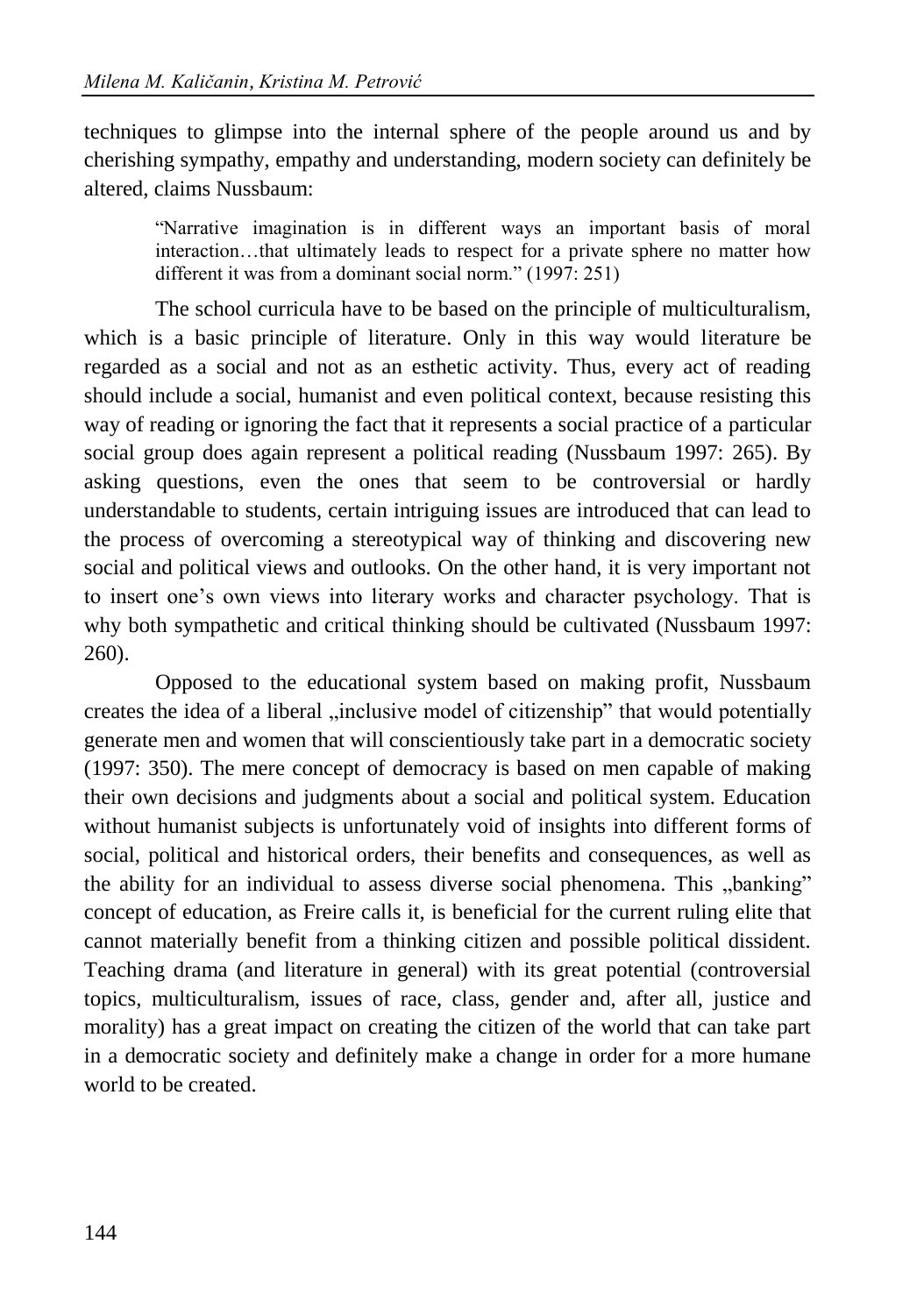#### 3. CONCLUSION

After employing Heathcote's, Freire's and Nussbaum's practical techniques of dramatic method of teaching in class, an assessment survey was conducted. It was performed in the period 2016-2018 with the students who attended the course in English Renaissance literature (120 students of the English language and literature were involved in the anonymous survey; the survey concerned only the first year students since the English Renaissance literature course is obligatory in the second semester of studies at the English Department, Faculty of Philosophy in Niš, Serbia). These are the questions that were raised in the assessment sheet:

Do you find the dramatic method of teaching beneficial for your future education/personal development?

If yes – what elements of this method of teaching are particularly useful? If not – state the reasons.

We were rather delighted to discover that not a single person found the dramatic method of teaching useless and unnecessary for their future education and personal development. One of the most frequent reasons for finding the dramatic method of teaching useful concerned the fact that students were finally not regarded as passive recipients of given knowledge, but were perceived as equal participants in the complex process of learning. The constant dialogue among the students, as well as between them and the teachers made them feel more selfconfident, active and assertive in class. Apart from these findings, it is also very important to emphasize that some students also asserted that by participating in the applied theatre in class, they had the impression that their English was improving and getting more fluent.

The main aim of this anonymous survey was to obtain the students' feedback about the dramatic method of teaching practiced in the literature classes that could eventually offer valuable insights into their applicability at the university level. Once obtained, the results are presented in the concluding segment of this paper. Although the answers given by the students are rather satisfactory and show that we are on the right track of distributing knowledge and creating a strong sense of critical judgment among the students, we are quite aware of the limitations of this survey. Namely, it represents an initial stage in a complex research that would potentially involve a more studious approach to the practical aspects of the dramatic method of teaching. Our idea here is to present these initial findings and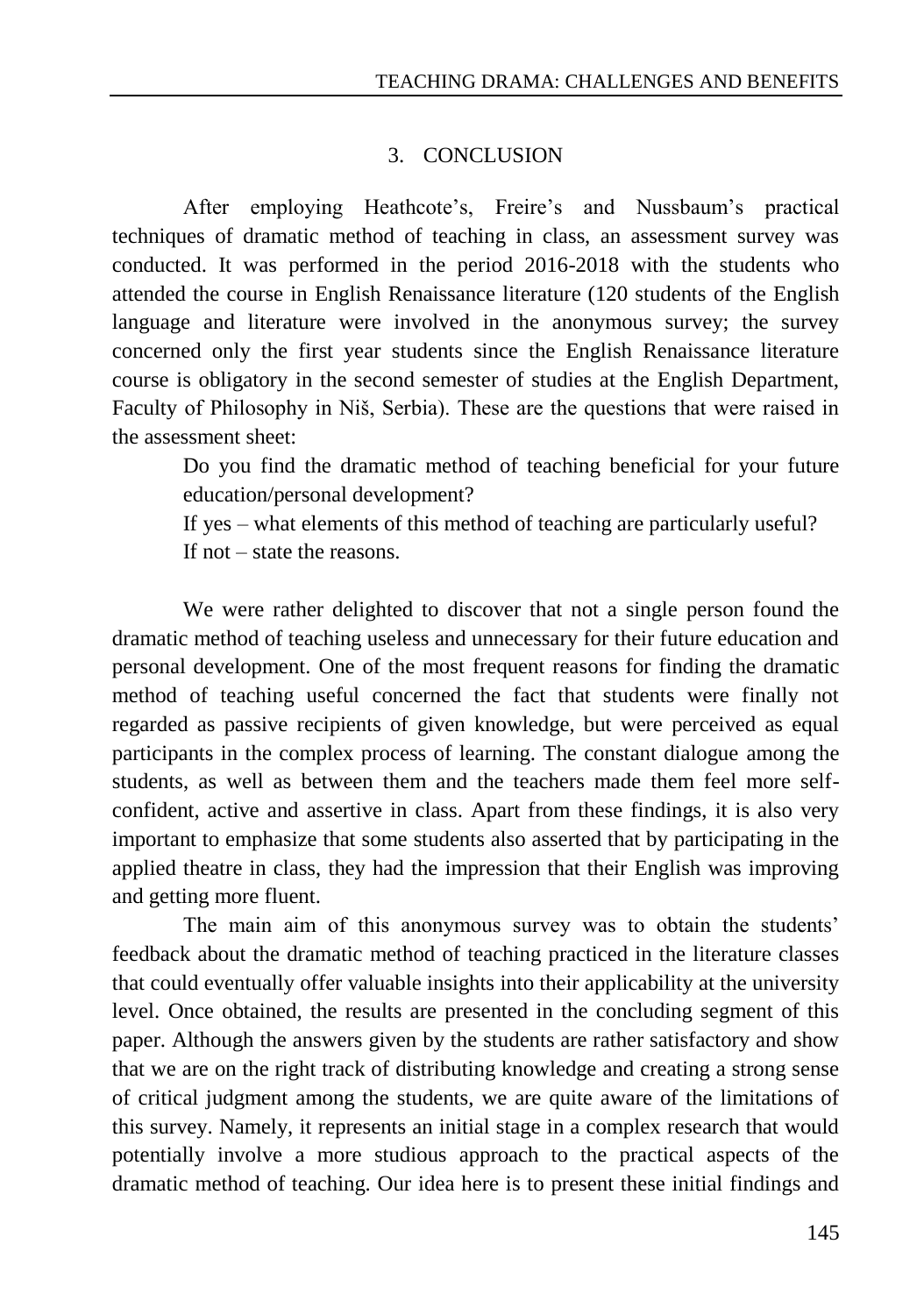emphasize the validity of this teaching method. It is our plan to conduct a more detailed survey, involving more students, with a large number of issues that they could personally relate to and explain for the sake of enhancing the teaching process. Of course, this sort of research cannot be conducted in the pandemic circumstances, so we are looking forward to the return to regular classes and further verifiable inquiries of this method.

Although quite aware of the educational benefits of the dramatic method of teaching, it is our experience that this way of teaching is very challenging and demanding. As teachers, we were supposed to be the mediators between the artistic ideas and students' way of comprehending them. Our idea in choosing the dramatic texts to be analyzed in class was directed by the universality of their topics, i.e. we wanted to make the Renaissance texts closer to the modern way of thinking and experiencing the world. The enacting of different parts from the given plays, as well as vivid discussions that overcome their dramatic structure certainly testifies to the fact that we were on the right track. Finally, it is our experience that this method of teaching is rather difficult because one can never predict the direction in which the applied theatre in class would eventually lead you. In other words, teachers can never be fully prepared for what awaits them in class since diverse techniques of improvisation are crucial for the staging of the applied theatre. Nonetheless, it is our belief that this way of teaching rightly possesses the qualities of being educational and inspiring. It is also our belief that Heathcote, Freire and Nussbaum were right to assert that this was the only proper method of teaching drama. We might as well add – at the university level, for sure.

#### **REFERENCES**

Boal, A. (2008). *Theatre of the Oppressed.* London: Pluto Press.

- Eagleton, T. (2010). The Death of Universities. *The Guardian*, 17 Dec. Accessed on January 20, 2018 from <https://www.theguardian.com/commentisfree/ 2010/dec/17/death-universities-malaise-tuition-fees>.
- Freire, P. (2005). *Pedagogy of the Oppressed*. New York, London: Continuum.
- Golding, W. (1974). On the Crest of the Wave, in *The Hot Gates* (London: Faber and Faber): 43–48.
- Heathcoat, D. (2002). *Contexts for Active learning: Four Models to Forge Links Between Schooling and Society*. Accessed on July 15, 2018 from <http://www.mantleoftheexpert.com/blog-post/dorothy-heathcote-fourmodels-for-teaching-learning/>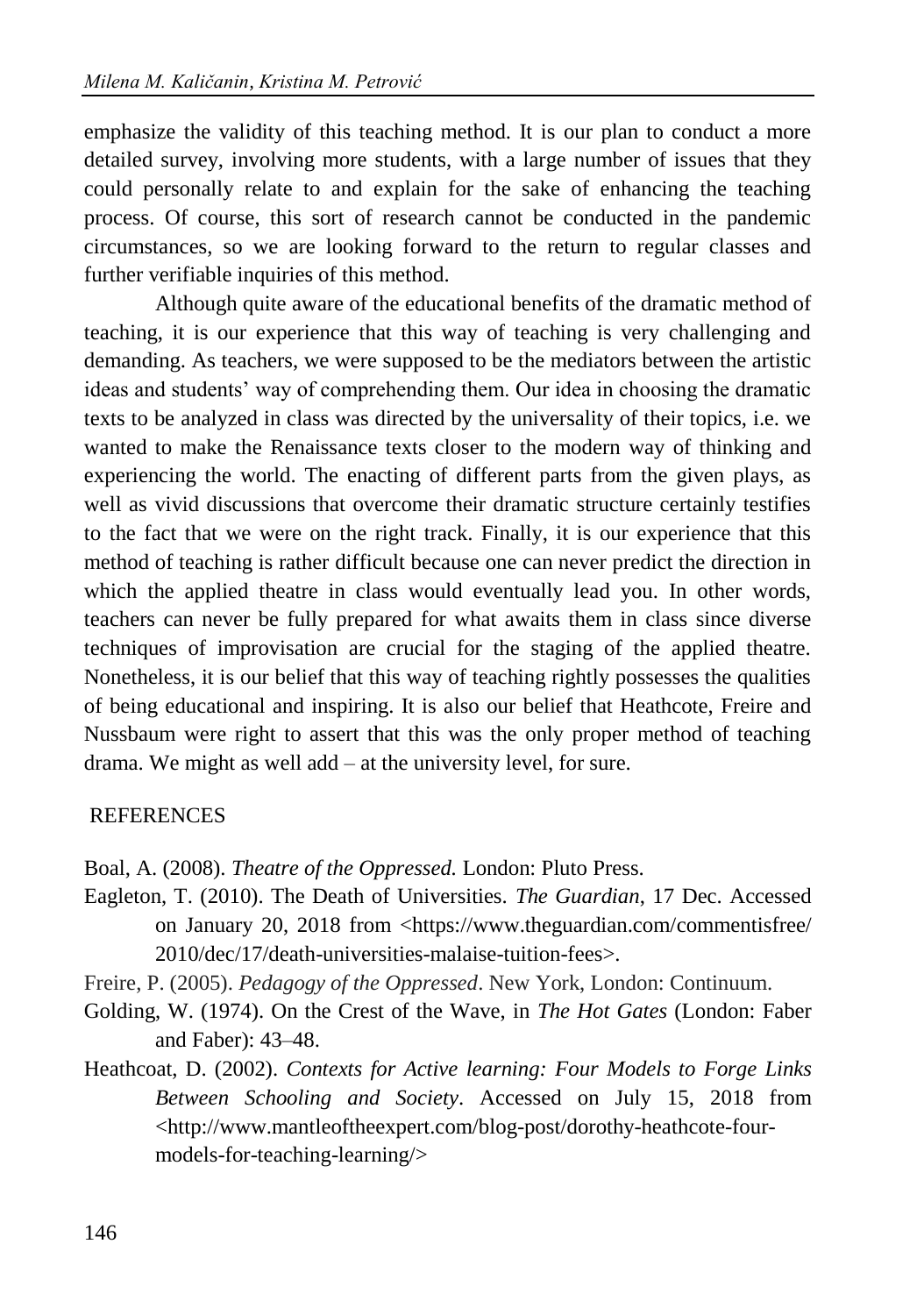- Hornbrook, D*.* (1998)*. Education and Dramatic Art*. London and New York: Routledge*.*
- Keen, S. (2006). A Theory of Narrative Empathy. *Narrative* 14 (3): 207–236. Accessed on January 11, 2018 from <http://brainnarratives.qwriting.qc. cuny.edu/files/2012/12/keen- a\_theory\_of\_narrative\_empathy.pdf>
- Kushner, T. (1998). A Modest Proposal. *American Theatre* 15 (1): 20–22, 77–89. Accessed on January 20, 2018 from <http://www.dennisbaker.net/docs/ modest proposal.pdf  $>$
- Nussbaum, M. (1997). *Cultivating Humanity: а Classical Defense of Reform in Liberal Education.* Harvard: Harvard University Press.
- Wagner, B. J. (1976). *Dorothy Heathcote: Drama as a Learning Medium*. Washington D.C.: National Education Association.

Милена Каличанин Универзитет у Нишу Филозофски факултет

Кристина Петровић Универзитет у Нишу Филозофски факултет

#### ПОДУЧАВАЊЕ УЗ ПОМОЋ ДРАМЕ: ИЗАЗОВИ И ПРЕДНОСТИ

#### *Резиме*

Често се у академској литератури могу наћи подаци о ефикасности драмског метода подучавања и његовом значају за лични развој студената. Основни практични аспект ове методе наставе обухвата, пре свега, стицање разноврсних друштвених и језичких вештина што указује на њен огроман интердисциплинарни потенцијал. Поред предности, подучавање драме представља изузетно изазован наставнички задатак, јер наставници морају да посредују између света уметника и реципијената њихове уметности. Како би истакли изазове и предности подучавања драме, теоријски оквир рада почива на пионирском раду Дороти Хиткот (1976, 1998), као и на критичким увидима П. Фреиреа (2005) и М. Нусбаум (1997).

Дијалогичност, вежбе имагинације у замишљеним социјалним и етичким ситуацијама, промена перспективе чине само неке од елемената на којима је Дороти Хиткот радила са ученицима. Разлика у односу на стандардне драмске радионице је у томе што су биле засноване на импровизацији, без унапред припремљеног драмског предлошка. Ослањајући се на њене практичне увиде, Фреирe ствара метод проблемске наставе. Заснован на дијалогу и комуникацији, овај метод омогућава међусобно и непрестано преиспитивање ставова наставника и ученика. У том процесу обе стране уче и истовремено подучавају. Марта Нусбаум сматра да се право образовање не постиже гомилањем знања, већ развијањем саосећајне имагинације.